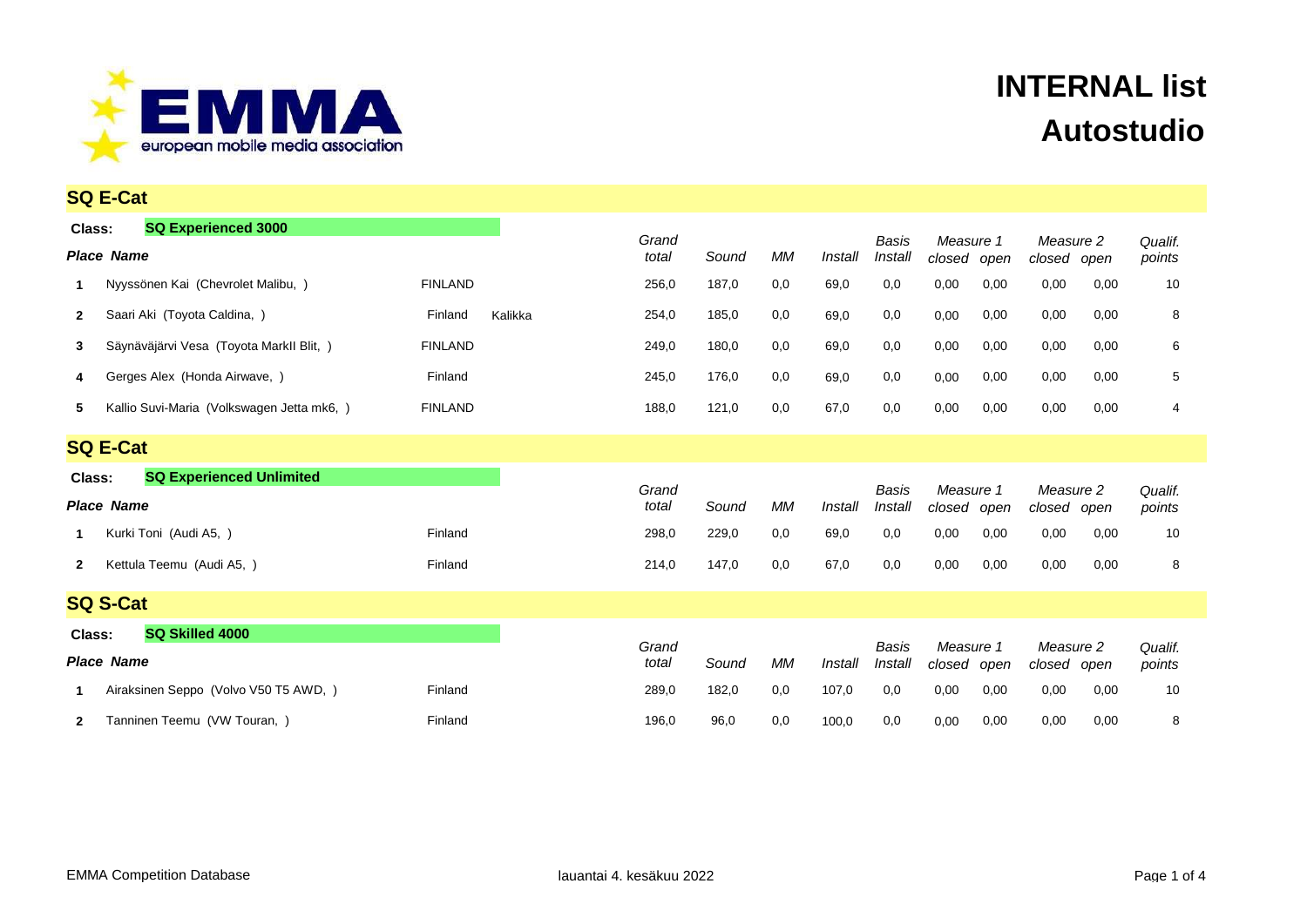

|                                       | <b>SQ S-Cat</b>                         |         |                        |                |       |           |         |                         |                          |      |                          |      |                   |  |
|---------------------------------------|-----------------------------------------|---------|------------------------|----------------|-------|-----------|---------|-------------------------|--------------------------|------|--------------------------|------|-------------------|--|
| Class:                                | <b>SQ Skilled OEM</b>                   |         |                        | Grand          |       |           |         | Basis                   | Measure 1                |      | Measure 2                |      | Qualif.           |  |
|                                       | <b>Place Name</b>                       |         |                        | total          | Sound | МM        | Install | Install                 | closed open              |      | closed open              |      | points            |  |
| $\mathbf 1$                           | Saarno Seppo (Lexus LS 460, )           | Finland |                        | 324,0          | 213,0 | 0,0       | 111,0   | 0,0                     | 0,00                     | 0,00 | 0,00                     | 0,00 | 10                |  |
|                                       | <b>SQ S-Cat</b>                         |         |                        |                |       |           |         |                         |                          |      |                          |      |                   |  |
| <b>SQ Skilled Unlimited</b><br>Class: |                                         |         |                        |                |       |           |         |                         |                          |      |                          |      |                   |  |
| <b>Place Name</b>                     |                                         |         |                        | Grand<br>total | Sound | МM        | Install | <b>Basis</b><br>Install | Measure 1<br>closed open |      | Measure 2<br>closed open |      | Qualif.<br>points |  |
| $\mathbf 1$                           | Vuori Jyrki (Subaru Levorg, )           | Finland |                        | 329,0          | 222,0 | 0,0       | 107,0   | 0,0                     | 0,00                     | 0,00 | 0,00                     | 0,00 | 10                |  |
|                                       | <b>SQ M-Cat</b>                         |         |                        |                |       |           |         |                         |                          |      |                          |      |                   |  |
| Class:                                | SQ Master 5000                          |         |                        | Grand          |       |           |         | <b>Basis</b>            | Measure 1                |      | Measure 2                |      | Qualif.           |  |
| <b>Place Name</b>                     |                                         |         |                        | total          | Sound | <b>MM</b> | Install | Install                 | closed open              |      | closed open              |      | points            |  |
| -1                                    | Rakkola Kyösti (Opel Ampera, )          | Finland | <b>Team Morel</b>      | 420,0          | 263,0 | 0,0       | 157,0   | 0,0                     | 0,00                     | 0,00 | 0,00                     | 0,00 | 10                |  |
| $\mathbf{2}$                          | Väänänen Tuomas (Toyota Yaris Hybrid, ) | Finland | <b>Team Hattiwatti</b> | 362,0          | 207,0 | 0,0       | 155,0   | 0,0                     | 0,00                     | 0,00 | 0,00                     | 0,00 | 8                 |  |
| 3                                     | Punna Matti (Toyota Celsior, )          | Finland |                        | 354,0          | 200,0 | 0,0       | 154,0   | 0,0                     | 0,00                     | 0,00 | 0,00                     | 0,00 | 6                 |  |
| 4                                     | Aho Vesa (Ford Focus, )                 | Finland | #Team Lievonen         | 351,0          | 199,0 | 0,0       | 152,0   | 0,0                     | 0,00                     | 0,00 | 0,00                     | 0,00 | 5                 |  |
| 5                                     | Kaivonen Jan-Erik (Citroen SAXO, )      | Finland | <b>Team Saxobeat</b>   | 342,0          | 187,0 | 0,0       | 155,0   | 0,0                     | 0,00                     | 0,00 | 0,00                     | 0,00 | 4                 |  |
|                                       | <b>SQ M-Cat</b>                         |         |                        |                |       |           |         |                         |                          |      |                          |      |                   |  |
| <b>SQ Master OEM</b><br>Class:        |                                         |         |                        | Grand          |       |           |         | <b>Basis</b>            | Measure 1                |      | Measure 2                |      | Qualif.           |  |
|                                       | <b>Place Name</b>                       |         |                        | total          | Sound | МM        | Install | Install                 | closed open              |      | closed open              |      | points            |  |
| -1                                    | Snellman Joni (VW Passat, )             | Finland |                        | 339,0          | 192,0 | 0,0       | 147,0   | 0,0                     | 0,00                     | 0,00 | 0,00                     | 0,00 | 10                |  |
| $\mathbf{2}$                          | Mustonen Miko (Volvo V50, )             | Finland | <b>Team Hattiwatti</b> | 312,0          | 186,0 | 0,0       | 126,0   | 0,0                     | 0,00                     | 0,00 | 0,00                     | 0,00 | 8                 |  |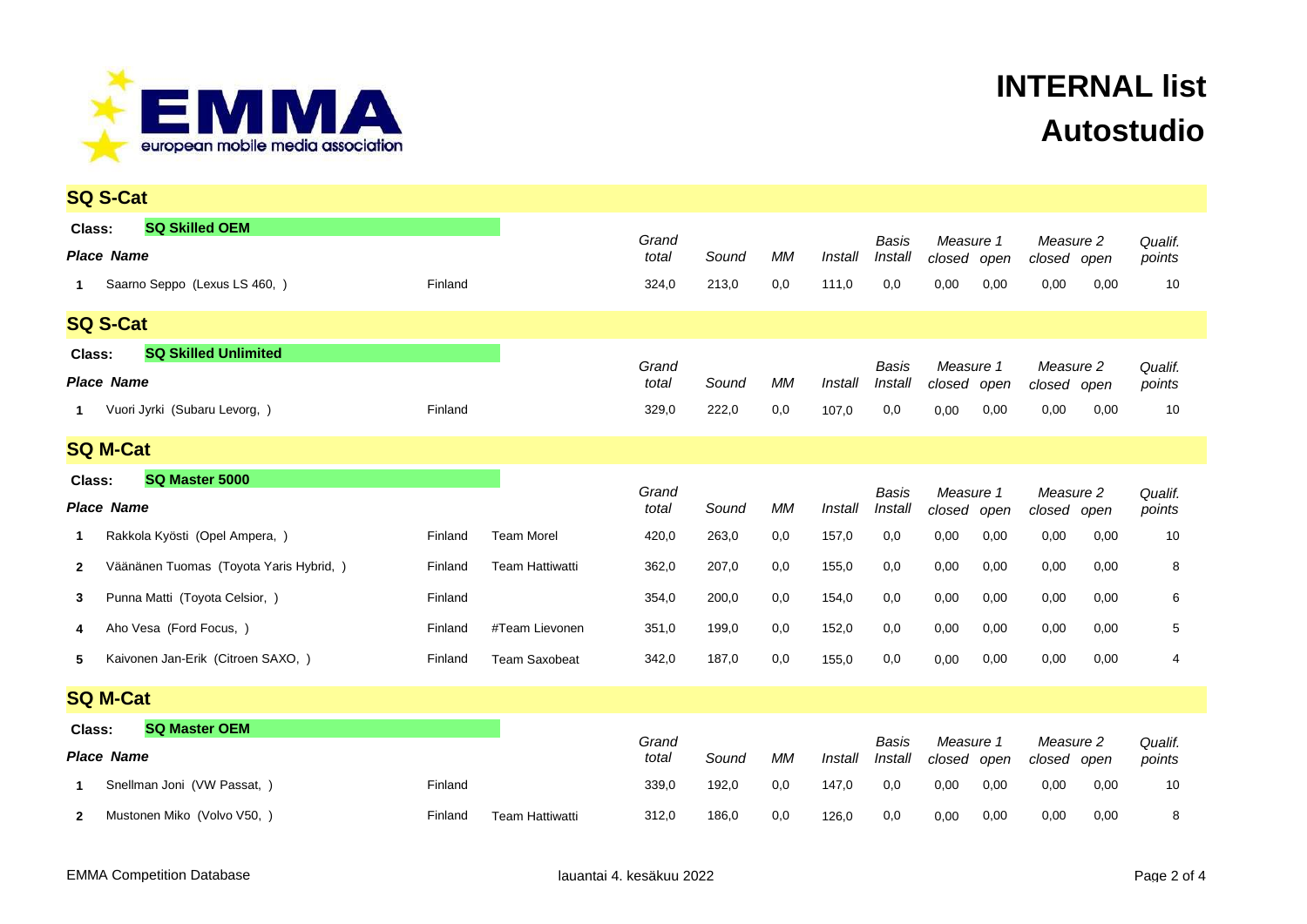

|                                                           | <b>SQ M-Cat</b>                                                                     |                |                         |                         |              |             |                  |                         |                             |              |                                  |      |                         |
|-----------------------------------------------------------|-------------------------------------------------------------------------------------|----------------|-------------------------|-------------------------|--------------|-------------|------------------|-------------------------|-----------------------------|--------------|----------------------------------|------|-------------------------|
| Class:                                                    | <b>SQ Master Limited</b><br><b>Place Name</b>                                       |                |                         | Grand<br>total          | Sound        | МM          | Install          | Basis<br>Install        | Measure 1<br>closed         | open         | Measure 2<br>closed open         |      | Qualif.<br>points       |
| 1.                                                        | Kiikola Juha (Toyota Camry Hybrid, )                                                | Finland        |                         | 422,0                   | 261,0        | 0,0         | 161,0            | 0,0                     | 0,00                        | 0,00         | 0,00                             | 0,00 | 10                      |
| $\mathbf{2}$                                              | Korva Kari (Subaru Legacy, )                                                        | Finland        |                         | 413,0                   | 252,0        | 0,0         | 161,0            | 0,0                     | 0,00                        | 0,00         | 0,00                             | 0,00 | 8                       |
| 3                                                         | Nieminen Sami (Seat Leon 1P, )                                                      | Finland        |                         | 385,0                   | 232,0        | 0,0         | 153,0            | 0,0                     | 0,00                        | 0,00         | 0,00                             | 0,00 | 6                       |
|                                                           | <b>SQ M-Cat</b>                                                                     |                |                         |                         |              |             |                  |                         |                             |              |                                  |      |                         |
| <b>SQ Master Unlimited</b><br>Class:<br><b>Place Name</b> |                                                                                     |                |                         | Grand<br>total          | Sound        | <b>MM</b>   | Install          | Basis<br>Install        | Measure 1<br>closed         | open         | Measure 2<br>closed open         |      | Qualif.<br>points       |
| 1                                                         | Heinonen Juuso (Mercedes-Benz, )                                                    | Finland        | Team Hybrid Audio Finla | 421,0                   | 263,0        | 0,0         | 158,0            | 0,0                     | 0,00                        | 0,00         | 0,00                             | 0,00 | 10                      |
| $\mathbf{2}$                                              | Laine Mikko (Volvo V70, )                                                           | Finland        |                         | 410,0                   | 250,0        | 0,0         | 160,0            | 0,0                     | 0,00                        | 0,00         | 0,00                             | 0,00 | 8                       |
| 3                                                         | Uusnäkki Ilari (Ford Fiesta, )                                                      | Finland        |                         | 369,0                   | 229,0        | 0,0         | 140,0            | 0,0                     | 0,00                        | 0,00         | 0,00                             | 0,00 | 6                       |
|                                                           | <b>MM S-Cat</b>                                                                     |                |                         |                         |              |             |                  |                         |                             |              |                                  |      |                         |
| Class:<br>1                                               | <b>MM Skilled 2.1</b><br><b>Place Name</b><br>Sakari Tommi (Toyota Yaris t-Sport, ) | <b>FINLAND</b> |                         | Grand<br>total<br>245,0 | Sound<br>0,0 | МM<br>134,0 | Install<br>111,0 | Basis<br>Install<br>0,0 | Measure 1<br>closed<br>0,00 | open<br>0,00 | Measure 2<br>closed open<br>0,00 | 0,00 | Qualif.<br>points<br>10 |
|                                                           | <b>ESPL S-Cat</b>                                                                   |                |                         |                         |              |             |                  |                         |                             |              |                                  |      |                         |
|                                                           | <b>ESPL Wall 5000</b><br>Class:<br><b>Place Name</b>                                |                |                         | Grand<br>total          | Sound        | <b>MM</b>   | Install          | Basis<br>Install        | Measure 1<br>closed open    |              | Measure 2<br>closed open         |      | Qualif.<br>points       |
|                                                           | Paajanen Janne (Opel Vectra C2 "Veijo", )                                           | Finland        | Team BassoMafia         | 404,3                   | 0,0          | 0,0         | 109,0            | 0,0                     | 152,60 142,70               |              | 0,00                             | 0,00 | 10                      |